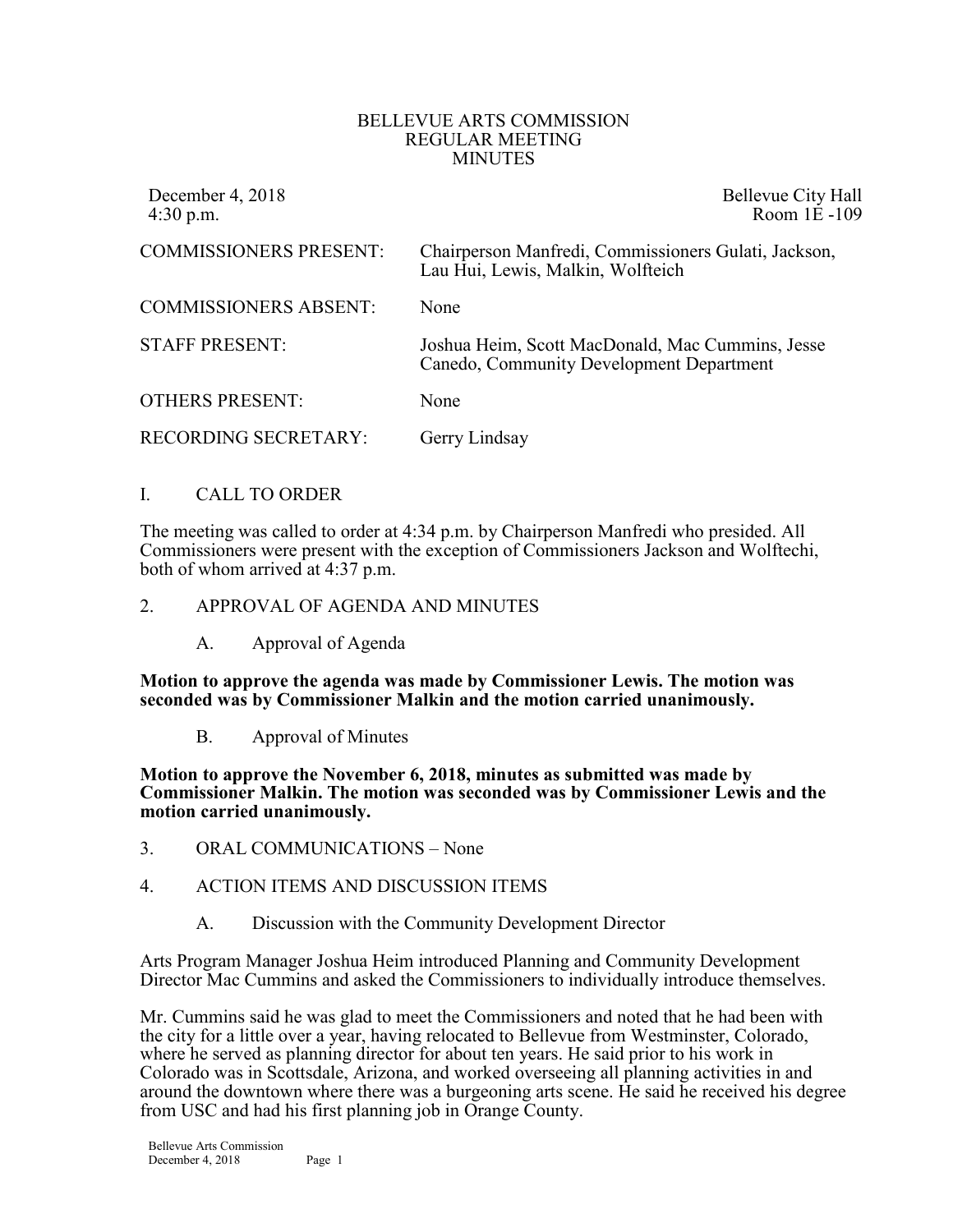Mr. Cummins said the planning department was recently reorganized. He said his job as director of community development involves three primary components: places, people and economics. As communities build over time, some place a higher emphasis on economics and accordingly will seek out large companies and possibly set aside land for manufacturing. Other communities choose to focus on places and the associated physical infrastructure, while others pick a less hands-on approach and spend their time thinking about the people who live there and the types of services they need. It is, however, the confluence of those three elements that adds up to a holistic community. The focus given to each ebbs and flows over time depending on a community's current desires. Currently, Bellevue is struggling with the fact that its economics have almost overnight turned to playing on a world-class level in terms of cost of land. That has had a dramatic impact on what ends up getting built physically, and many long-time residents are calling out the image of what they think the community can or should be, including the places they want to use. He said the challenges he has faced have included the role of the neighborhoods and the desire to keep the feeling of the single family community while also allowing for very dense development in the downtown, including 60- story buildings that are in line for permitting.

Continuing, Mr. Cummins said he keeps on his office wall a reminder of the three major community components. He said it is all about the culture of the residents and what they are looking for from their community, and how the physical places interact. For example, Crossroads Mall as a physical place has nothing special about it, and from an economic standpoint it should be dead. It is purely the social culture of the people who frequent the place that give it life and allow it to be economically viable. The idea that a perfect place can be created to be economically successful is a flawed assumption; it is all about the people and what they are looking for.

Within the planning department there have been disparate services. There is the neighborhood outreach function, which includes Bellevue Essentials, Citizen Academy, the cultural conversations program, the arts, affordable housing, all strategic planning initiates, the city's Comprehensive Plan, all of the economic development programs, and the environmental stewardship programs. In many jurisdictions, those functions would be divided up into different departments, but for Bellevue it is a good thing they are all in one department in that they can all talk to and coordinate with each other. Recently the department was organized into three equal divisions, each of which is focused on the three elements of people, places and economics. By working together, the divisions will ensure that at the end of the day the sum will be worth more than the whole of its parts.

Mr. Cummins said in conversations with Bellevue residents, it was made known that Bellevue is known as being fairly sterile when it comes to the arts. That is an interesting phenomenon in the face of the fact that the city is operating under world-class economics that includes a high level of disposable income. Currently, should someone with a visitor from out of town be asked where they would be taking their guest to dinner, they would have a specific answer ready. The goal is to make sure the answer is anywhere in the city. The ultimate goal of arts and culture is to create a soul in the community; that work has certainly begun, but where it will end up is the work of the community.

The planning division handles all placemaking issues, including future visioning processes. The group is currently focused on the future of Wilburton and what it will look like; the East Main light rail station area; planning to redo some of the Bel-Red work; and development of an east side of downtown plan called the Civic Center plan that is centered around the downtown rail station and the future expansion of the convention center. The neighborhood planning group is focused on cultural and social planning issues. Their work includes Bellevue Essentials; the quarterly cultural conversations; and diversity programming that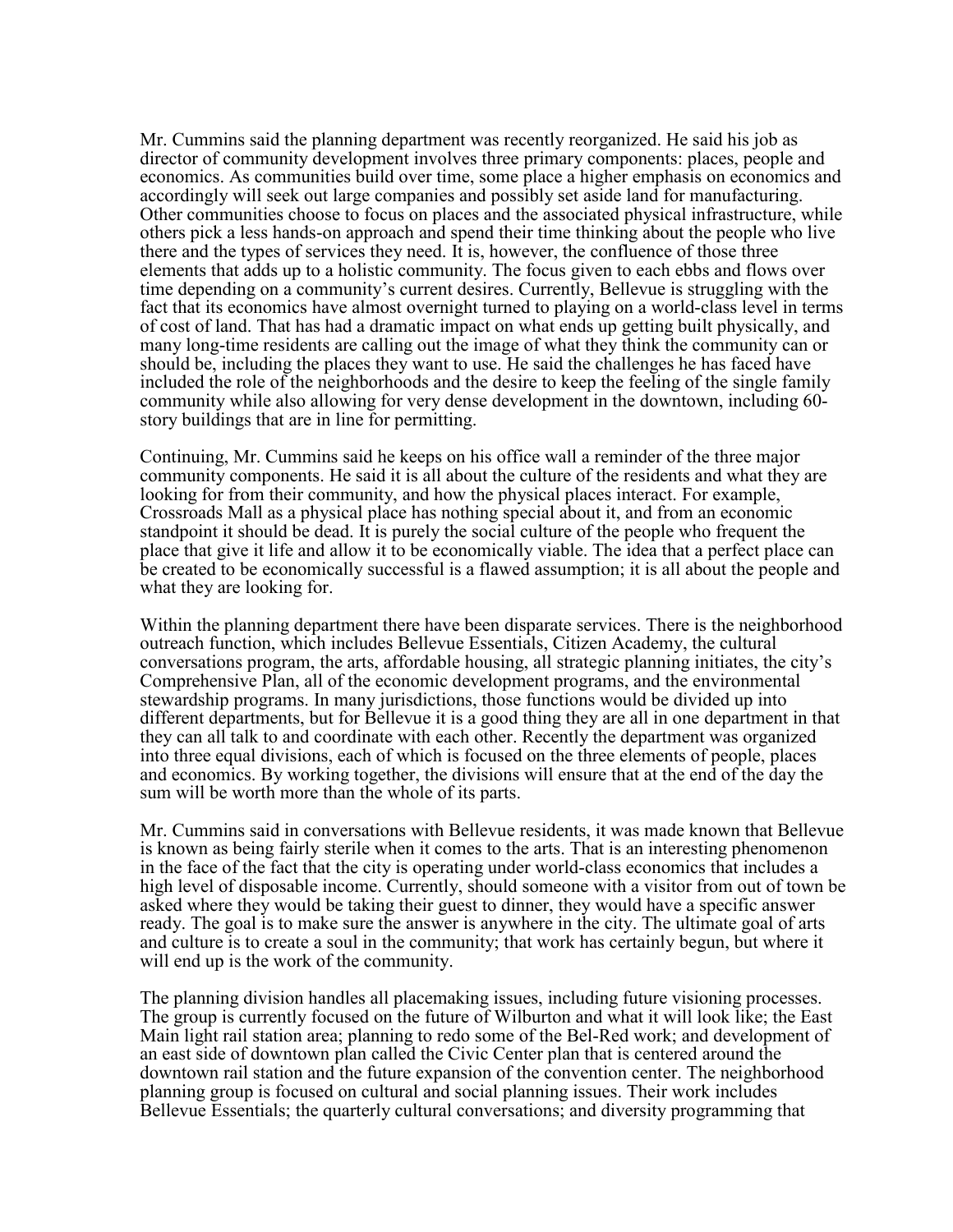relates specifically to neighborhoods. The economic development division now includes arts and culture on the belief that the future of economic development is about having more than just places to put people at work, which has been the traditional economic development model. The future of economic development is about placemaking and to the extent people can be in third places and work from virtually anywhere, the future of labor attraction is going to be about how awesome the city is. The Creative Edge and Visit Bellevue strategy work is intertwined with the role of arts and culture in community building.

The Creative Edge work was primarily focused on labor retention and attraction, and the types of things that bring labor to a city. It is not surprising that people want to be in fun places. People want their personal spaces, but they also want to be around other people. The Visit Bellevue work spent a lot of time talking about the discrepancy between the demand of weekday/overnight users and the significant drop in hotel rates over the weekends. It is not hard to make the leap that people are coming to Bellevue for business but not for leisure, a market segment that has everything to do with the arts, culture and creating a soul for the city. Going forward the arts will play an enormous role in the placemaking concept. How that will play out specifically is not yet known.

Mr. Cummins noted that a number of the city's strategic master plans are expiring at the same time. The economic development just came due, as did the environmental stewardship plan. The Cultural Compass has been overdue for some period of time. He said the planning department is methodically working through all of them, and a talk about them with the City Manager and City Council will be scheduled to discuss moving forward. The Cultural Compass fits well with the Visit Bellevue and the Creative Edge strategies.

Commissioner Gulati asked if the focus on getting people into the city for more than just work includes having specific things for people to do. She noted that currently other than the Bellevue Arts Museum, there is little by way of the arts for visiting people and current residents to engage with.

Commissioner Lewis commented that things have certainly gotten better. She agreed there should be more but said she was not clear how quickly the city would want to move in that direction. She said she was scared about the City Council's recent move to allow buildings in the downtown to reach 600 feet in height.

Commissioner Jackson noted that the increased downtown building heights speaks to who owns the city and what matters to them, which clearly is economics. Commissioner Malkin agreed and asked how resources in the plans will be distributed away from being heavily weighted toward economics and less toward people and places. Mr. Cummins said that is an issue all communities struggle with. In places like New York City, there are buildings as tall as anywhere in North America just blocks away from four-story buildings and charming neighborhoods. Commissioner Lewis decried the moves to tear down the older and smaller buildings and replace them with taller structures. She pointed out that there is nothing old about the Old Main area. Commissioner Gulati agreed, noting that Old Main has lost its charm. Commissioner Malkin stated that there is in fact nothing charming about Bellevue and the businesses choosing to locate in the city are chains rather than mom and pop stores and restaurants; the latter cannot afford the rents that are charged.

Mr. Cummins stated that Bellevue is a very interesting study. Most of the cities that deal with the things Bellevue is dealing with have four times the lifespan Bellevue has. The cities that allow 600-foot buildings all started in the 1800s and have gone through numerous iterations that involved tearing down the old and building new. Bellevue is still in its infancy but has jumped to the status of much older cities. The cost of land is an enormous factor to overcome and certainly speaks to the issue of mom and pop operations. Land in downtown Bellevue is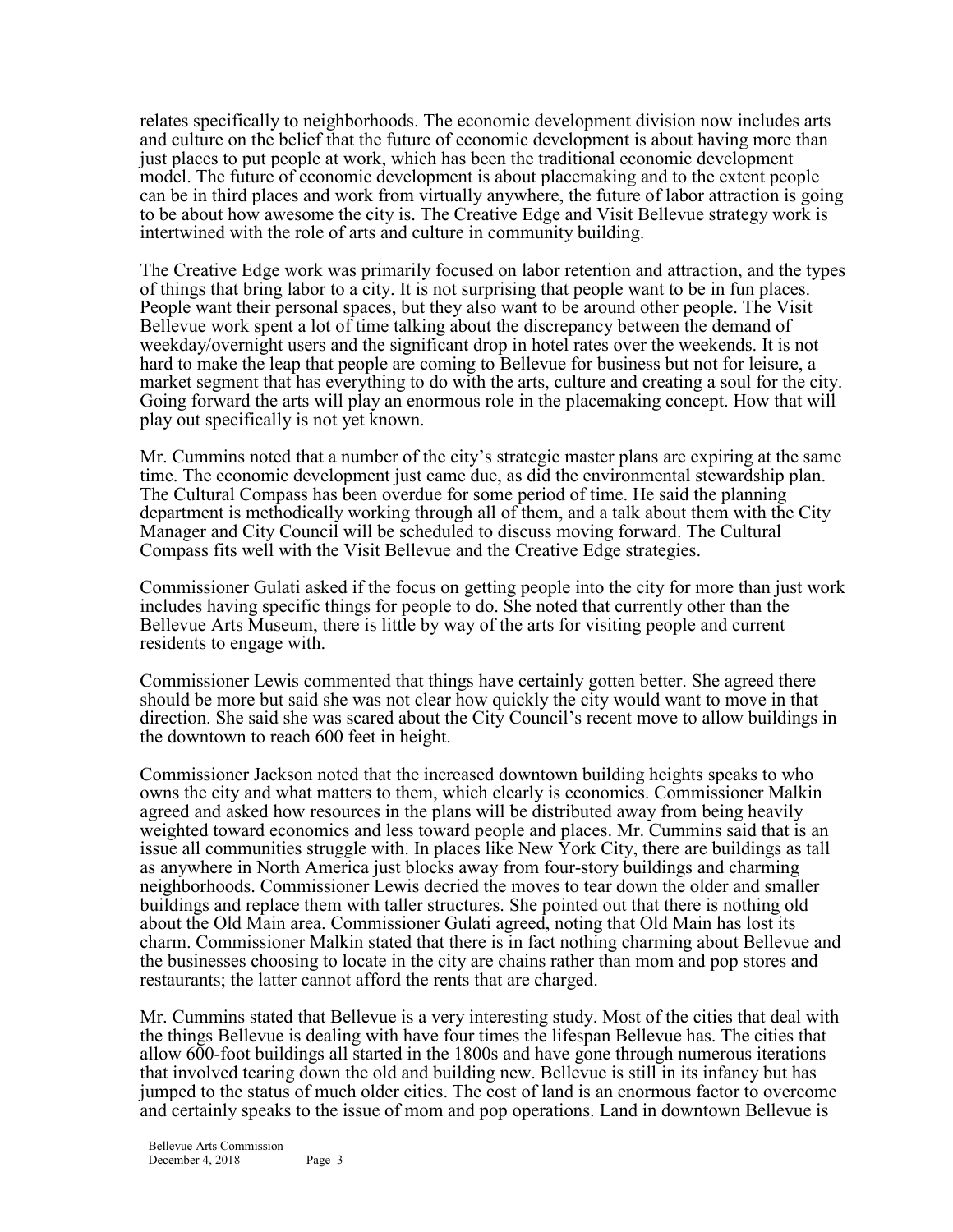currently going for roughly \$25 million per acre for sites that will require tearing down and existing building and redeveloping the site. The typical parcel of between four and eight acres requires an investment of nine figures in land alone, on top of which are the construction costs. That scenario on its face rules out the traditional small businesses. The typical play to create an interesting environment for small businesses is to go into old warehouses and buildings that no one owes any money on, allowing for a lower rent structure. Bellevue has very little that fits that scenario. There is no question that that creates a challenge for the city, but it is also what the community wants to see happen.

Commissioner Lau Hui asked what can be done to incentivize mom and pop operations in the system. Mr. Cummins said one of the things that is most effective in creating the right type of environment is where the community itself calls for such operations and encourages them, as compared to the government dictating them or trying to do it all on its own.

Commissioner Gulati pointed out that Crossroads Mall continues to have some small mom and pop stores, and said that is something that has existed for decades. It is, however, about the only place where mom and pop stores are seen in Bellevue; in all other areas, they seem to be disappearing, likely because of expensive rents. Those wanting to visit something other than a chain restaurant go somewhere like Kirkland.

Commissioner Malkin commented that the Bel-Red neighborhood was supposed to serve as the city's art district. The coming of light rail, however, has triggered rent increases that are actively displacing artists from the area. One way in which the city could help stop that trend is by essentially becoming a landlord for artists.

Commissioner Jackson said the basic fallacy of the Bel-Red arts district was that upzoning the area to allow for taller and bigger buildings would not result in artists being displaced by rent increases. City planning has in effect destroyed the arts in Bellevue. More than just lip service needs to be paid to the arts. Much of what has made Bellevue sterile when it comes to the arts has been planning and economic decisions. Mr. Cummins allowed that those are struggles the city has. He said there is more demand than the city has ever contemplated supplying. The zoning code artificially limits what can be built in the city and when there is a discrepancy between supply and demand there will always be cost differences that serve as major inhibitors to things like mom and pop stores and artist studios. There is a natural tension between property owners and what they would like to do and planning for a particular character for an area. In a place like Aspen, Colorado, if all planning were to be focused solely on the highest and best use of property, there would be nothing there but 45-story condominium buildings facing the sky slopes, completely eradicating the charm of the city. The planners there purposely chose to cap height limits to three or four stories, a move that was focused on visitors and not on economics. Colorado allows for transfer taxes on such things as the sale of properties, a move which allows jurisdictions to gain revenues to be spent on things like creating places. The state of Washington limits the ability of government to incentivize or subsidize in ways that would allow money to flow to private businesses, thus restaurants as placemaking or culture building entities crosses a no-no line. Arts groups and non-profits can be assisted with public funds. Bellevue recently hired a public/private joint venture manager to specifically look at some of those concepts to the degree the state constitution allows.

Chair Manfredi said he appreciates the fact that there are limits to what government can do, and that any approaches undertaken by government should come from the community. The answer to the question about what is needed, however, is to protect those things that are not as economically viable for developers. That is the simple reality the Commission wrestles with all the time. The fact that there are pedestrians on downtown sidewalks after hours can be addressed by having more venues for music and the like; it is as simple as that. Those things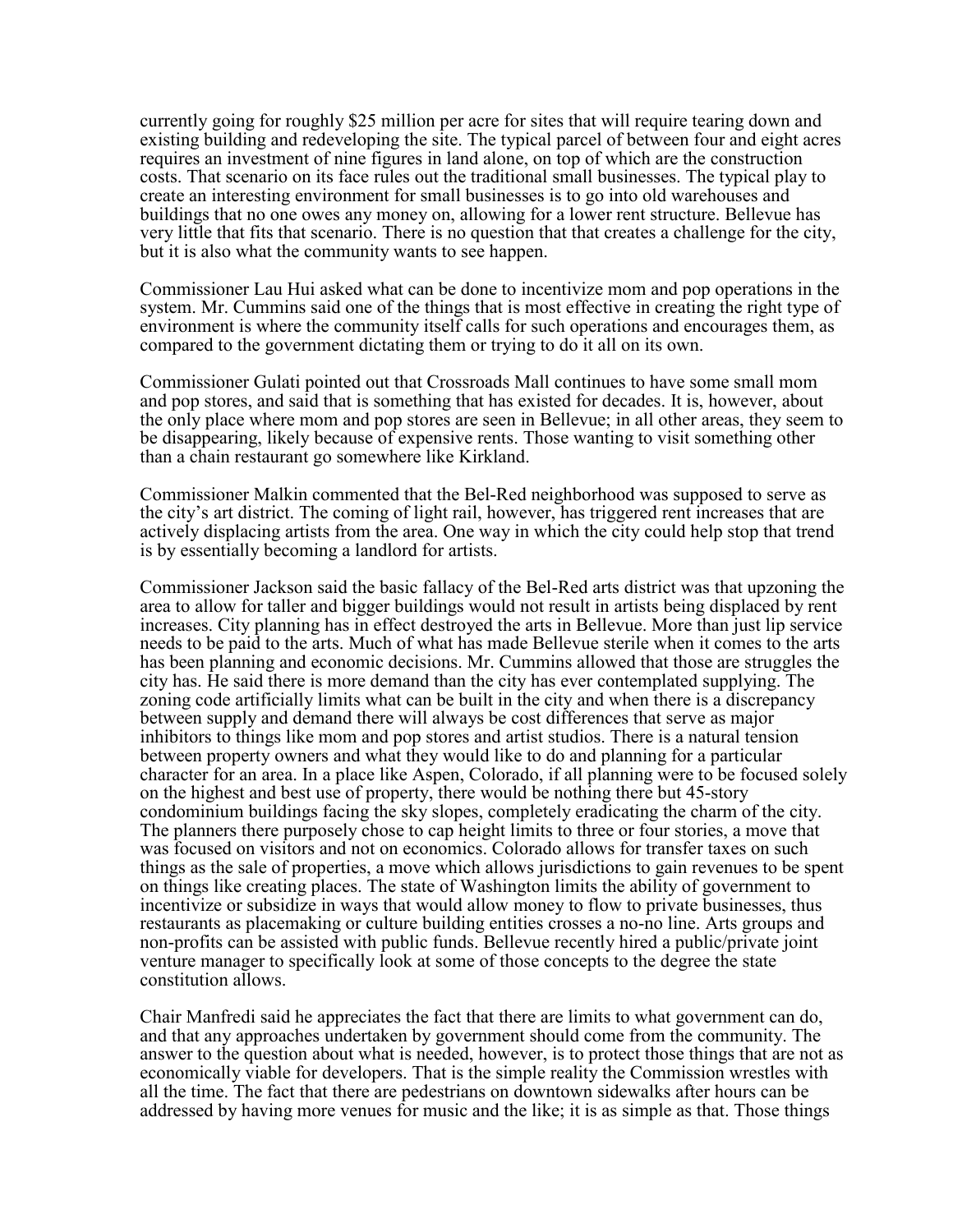cannot happen if the economics are not in their favor. The Commission does what it can to move the community in a particular direction, but the Commission is limited in what it can do. Mr. Cummins said cities really cannot control economics; demand and supply curves move up and down depending on market forces. There are, however, things government can control, such as any regulatory barriers to entry. For example, where it is difficult to get a permit for a live music venue because of some specific rule, the community should work to identify the barriers and engage in deliberate discussions about removing them.

Commissioner Malkin commented that there are tradeoffs in the development world relative to building square footage and parking spaces. He asked if there could also be an equivalent tradeoff in which more square footage is allowed for accommodating an arts venue. Commissioner Jackson said the revised Land Use Code incorporates incentives, but the developers get to choose from a list of incentives. Those incentives were recently recalibrated, but in the end the powers that be got what they wanted. It all comes down to economics. In the downtown there are empty sidewalk storefronts that were created in line with code requirements, yet the developer does not care about those spaces because the numerous floors above the ground level are all making money. That is what is in part leading to the sterility of arts and culture in the downtown.

Commissioner Jackson noted that Seattle was in the process of revising its land use code to deal with the McMansion problem, the same issue that is affecting Northtowne, an area that used to be nicely wooded and plenty of tree canopy. The McMansions that are coming in are taking up every square foot of property and the old trees are all getting cut down. She asked if anything can be done to preserve the neighborhoods and Bellevue as a city in a park. Mr. Cummins said the neighborhood area planning program is contemplating that specific issue, and the neighborhoods themselves will one at a time be weighing in on McMansion issues as the process unfolds.

Commissioner Wolfteich asked about the status of the Tateuchi Center. Mr. Cummins said the funding agreement expired but the city remains committed to the project. A new CEO, Ray Cullom, for the center has been hired and staff have been meeting twice a month with him to get the funding extension back in place. It is hoped the project will be able to break ground in two or three years.

Chair Manfredi said he served as a member of the search committee for a new CEO . Mr. Cullom has experience around the world in developing things like the Tateuchi Center. He has some cutting edge ideas and he is working hard to see developed a space that fully reflects what is happening in Bellevue currently. The design that is on the books is already a bit outdated.

## B. 2019 Grant Allocations

Mr. Heim said the Allocations Committee met on November 9 and developed its recommendations. He said overall the allocation amount is \$145,000, including \$130,000 from the 2019 General Fund, and \$15,000 from a grant from 4Culture. As recommended, \$118,600 would be allocated to 31 non-profits for Eastside Arts Partnerships; \$11,900 would be allocated to seven special projects; and the balance would be allocated as three awards under the Power Up program. He noted that each community partner organization received a minimum of \$1500; Chop Shop and Ballard Civic Orchestra were awarded \$3000 each given that they ranked very high relative to the other partners. A total of nine new Eastside Arts Partnerships applicants submitted applications, and in reviewing the applications the panel focused on equity in relation to how all of the partners are treated.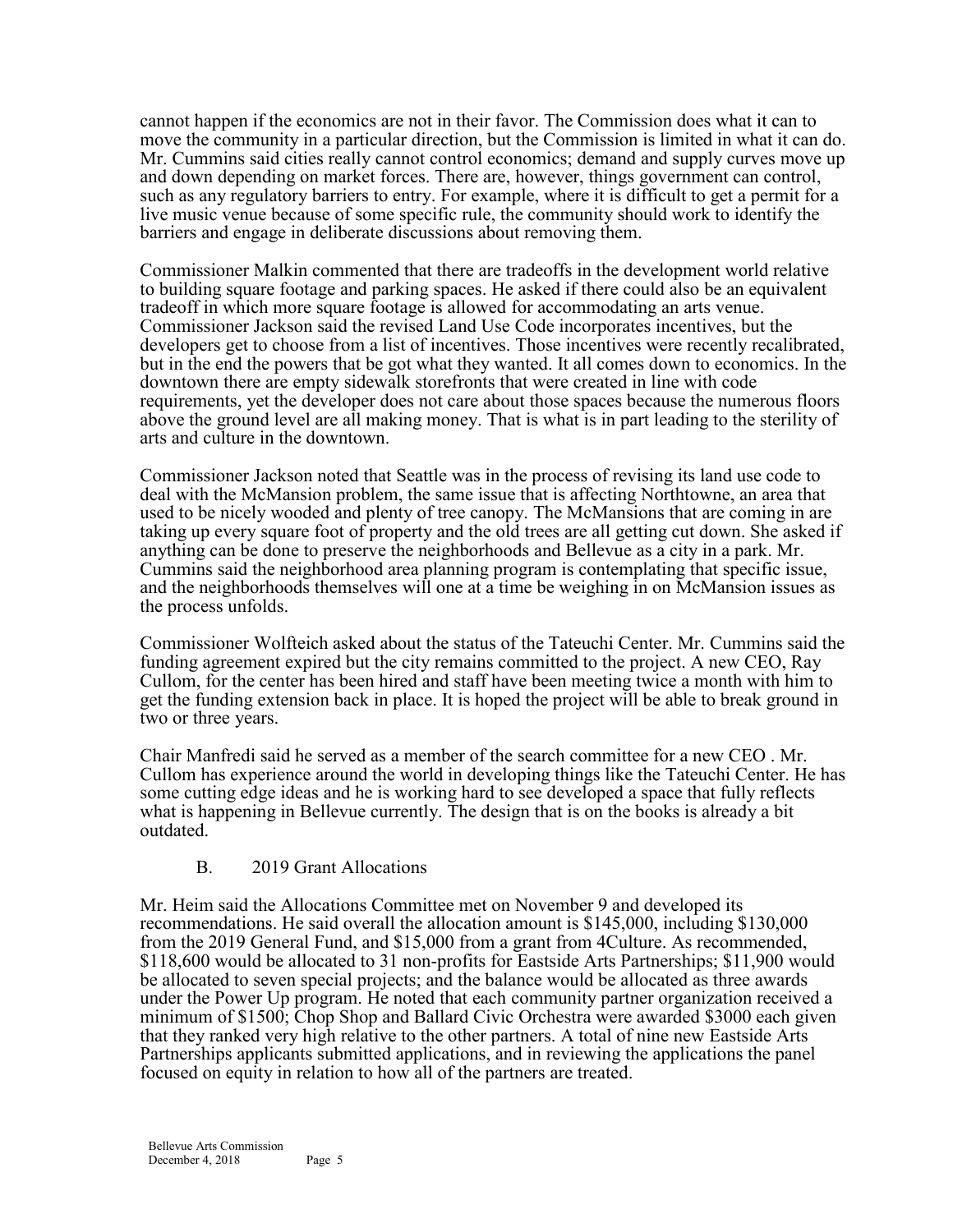Commissioner Malkin commented that for some allocations, the awarded amount appears to be too low to allow the organization to accomplish the stated program goals. Theatre33 is a case in point where the total program budget is shown to be \$6100 but the award is only \$1500. Commissioner Lau Hui noted that some of the applications were project based while others were organization based. Theatre33 sought funding for a specific project, which is not included in their operations budget.

Mr. Heim pointed out that the Bellevue Community Band application fell into a similar vein. He clarified that the allocations can be used to address operating funds and do not have to be aimed at a specific project.

Commissioner Jackson commented that there is not and likely never will be enough money to go around. She said it is better to generally support arts organizations than to fill just a few buckets and leave the rest empty.

Mr. Heim clarified that while the panelists attempted to view the process through an equity lens, equity was not part of the guidelines the panel was charged with following. He suggested the equity topic might be one for the Commission to discuss at its retreat.

Chair Manfredi asked if the organizations essentially self-selected which category, community partner and pro partner, they would be in. Mr. Heim allowed that they did by virtue of the amount they requested. The community partner category is for awards up to \$5000, while the pro partners category is for awards up to \$10,000.

Answering a question asked by Commissioner Jackson, Mr. Heim said the new process was a lifesaver for staff internally from an administrative point of view. The previous paper-based system took a lot of time; the new electronic format streamlined everything and put it all in one place. Additionally, it enabled contracting out to the technical assistance folks the work of essentially acting like grants administrators. A total of 25 hours of technical assistance was used, of which just over six hours was for language assistance for seven different clients. Technical assistance per applicant averaged 22 minutes per applicant, while the language assistance averaged 95 minutes per applicant.

Commissioner Lau Hui commented that from the panel's perspective, the new electronic format offered several challenges. Commissioner Wolfteich agreed and said he found it to be quite cumbersome, adding that with some streamlining it would have been much quicker to work through all of the applications. Commissioner Lau Hui said it would have been better to have had a single master format for all applicants to follow.

Before taking a vote on the recommendation of the Allocations Committee, Commissioner Jackson recused herself and stepped out of the room.

A motion to approve the recommendations of the Allocations Committee was made by Commissioner Lau Hui. The motion was seconded by Commissioner Lewis and the motion carried unanimously.

Mr. Heim informed the Commissioners that the interim director of the Cultural and Economic Vitality office allocated economic development funds to pay for both the technical assistance contract and the online application portal. Not having to pay those fees made it possible to allocate \$130,000 for Eastside Arts Partnerships and special projects.

Commissioner Lewis asked for clarification of the Power Up allocation requests that were not funded. Mr. Heim explained that the Bellevue Arts Museum asked for capacity building funds to participate again in Bellwether; those funds can be allocated from the Bellwether budget.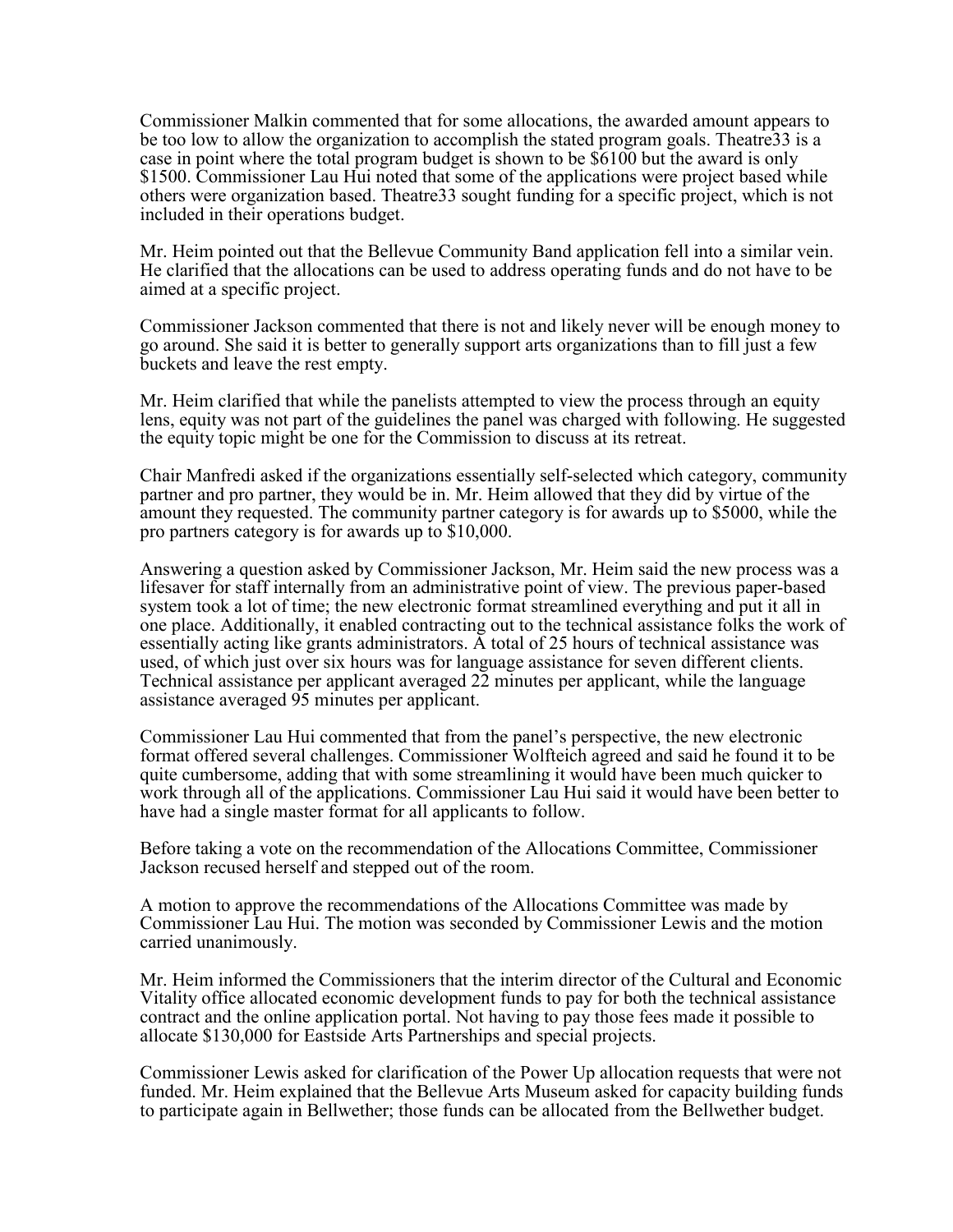Bellevue College 91.3 KBCS is a project and is not core to their organizational capacity; the same is true of the Eastside Heritage Center. KidsQuest Children's Museum was given the equivalent of a Power Up allocation for 2018 and the committee felt that an organization with fewer resources could use the funding. For Lake Washington Symphony Orchestra, the Power Up request was the same as the organization's core programming and as such was not for capacity building.

# C. 2019 Arts Commission Retreat Planning

Mr. Heim said over the past year he has been participating in a collaborative with other staff who serve as liaisons to various city boards and commissions. He said he learned that about half of the groups conduct an annual retreat, either at the end of the year or near the beginning of the year. The staff all report having had positive experiences in terms of relationship building and through having discussions that are not driven by an agenda or the need to make a decision. He suggested that if the Commission wanted to hold a retreat, January would be a good time to do it. The retreat could serve as the opportunity for the Commission to broach topics that are educational or strategic; it could also include a general discussion of the 2019 work plan, and topics such as equity. If scheduled, the retreat would take the place of a regular meeting and would not be a second meeting for the month.

Commissioner Jackson said she liked the idea of the educational element. She suggested it would be a good time to receive an update regarding the revised Land Use Code for the downtown relative to incentives and building height limits. It would also be good to receive updates regarding changes to the codes covering other areas of the city that might affect the arts. She added that along with Commissioner Malkin she participated in an equity training event. All Commissioners should attend the next one so that everyone can have a common verbiage to use. Some issues pertaining to equity could be presented at the retreat.

Commissioner Malkin said it would be very useful for the Allocation Committee to have in hand and use some of the tools talked about at the equity workshop. The bar has been moved a little bit, particularly by eliminating the face-to-face meetings with the applicants in an attempt to level the playing field by judging all applicants based solely on their applications. There are improvements still to be made to the process.

Commissioner Jackson commented that the Arts Commission is years ahead of other city boards and commissions in terms of thinking about equity and recruiting diverse groups. She agreed, however, that the Commission could be even better.

Commissioner Malkin proposed scheduling the retreat for a restaurant in the downtown that has a meeting room, allowing for dinner during a break.

Chair Manfredi said the retreat agenda could include a discussion of projects in addition to process and equity.

Commissioner Jackson offered as a suggestion of a topic to add to a Commission agenda in the spring. She said she would like to have Mark Wilbert, the arts curriculum coordinator for the Bellevue School District, visit and talk about arts programs in the schools. Mr. Heim said that would be a good presentation. He said he met recently with Mr. Wilbert by way of getting his head around what the district offers students. He said he and Mr. Wilbert planned to author a white paper together about the state of the arts at the school district and the opportunities for working together with the city and the Commission. Mr. Wilbert is working to put together a tour for the Commissioners of an elementary school, a middle school and a high school. No dates have yet been determined.